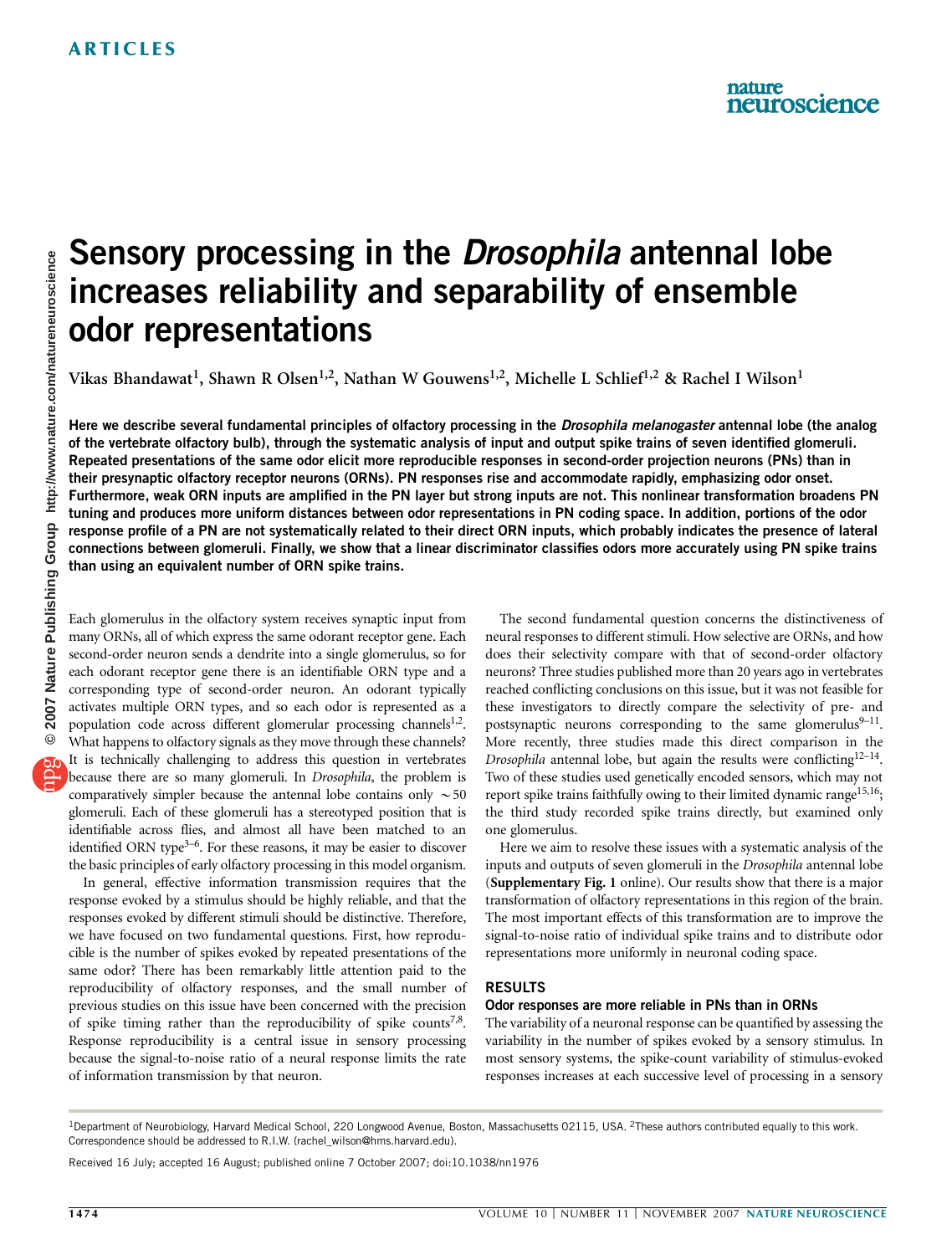Figure 1 Odor responses are more reliable in PNs than in ORNs. (a) Odor **a** responses of an ORN and PN pre- and postsynaptic to the glomerulus (glomerulus VA2, odor is geranyl acetate). Each tick represents a spike, and each row in a raster represents a different trial. The gray bar indicates a 500-ms odor stimulus period. (b) Mean odor responses are larger in PNs (magenta) than in ORNs (green). Spikes were counted in 50-ms bins and averaged across five trials with the same odor, then averaged across all blocks of trials (all odors and all experiments). The gray bar indicates the stimulus period; the black bar indicates a 100-ms period when average PN firing rates are maximal. (c) Standard deviations (s.d.) of spike counts in five trials with the same odor, averaged across all blocks of trials (all odors and all experiments). (d) Coefficient of variation (s.d./mean) of spike counts in five trials with the same odor, averaged across all blocks of trials. Note that the coefficient of variation of PN responses drops again after odor offset. This is because some responses contain zero spikes for an epoch following odor offset, so the s.d. in these bins is zero for some responses. (e) The average s.d. of spike counts is lower for PNs than for ORNs even when mean firing rates are matched. s.d. values were measured for all counting windows in all blocks of trials, binned according to mean firing rate and averaged across all counting windows in the same bin. Note that because the s.d. deviation depends sublinearly on the mean, the average coefficient of variation is larger than (the average s.d.)/(the average mean).

system<sup>17–19</sup>. However, in the *Drosophila* antennal lobe,  $\sim$  40 ORNs with the same receptive field converge onto  $\sim$  4 PNs in each glomerulus<sup>20–22</sup>. Thus, by pooling across these inputs, PNs might be able to reduce their response variability. We therefore compared the reliability of odor-evoked spike counts in ORNs and PNs.

We presented an odor stimulus in multiple consecutive trials to the same cell (a 'block' of trials; Fig. 1a). To quantify the spike-count reliability across trials, we divided each set of repeated responses into 50-ms windows that overlapped by 25 ms. In each time window, we computed the mean and the standard deviation of the spike count across repeated responses by the same cell to the same odor. Odors typically evoked more vigorous responses in PNs than in ORNs (Fig. 1a,b and Supplementary Fig. 2 online). So, although the typical standard deviation of PN responses is slightly greater than that of ORN responses (Fig. 1c), PN responses are less variable in proportion to the magnitude of the response ( $P < 10^{-15}$ , whether comparing over the entire stimulus period or the 100-ms epoch at the response peak, Mann-Whitney U-test,  $n = 779$  ORN responses and 843 PN responses; Fig. 1d). Thus, individual PNs are more reliable than individual ORNs, which should tend to make their responses more informative.

We also compared the standard deviations of ORN and PN spike counts as a function of the mean spike count for each time window. For all mean spike counts, PNs have a lower standard deviation than ORNs (Fig. 1e). Furthermore, the standard deviation is not strongly dependent on the mean, and so stronger responses have a lower coefficient of variation. Because PN responses are on average stronger than ORN responses (Fig. 1b), this also tends to make PNs more reliable than ORNs.

#### PNs preferentially transmit the rising phase of ORN signals

ORN responses typically do not peak until 100–300 ms after odor onset<sup>21</sup>. This is probably because spiking is coupled to odorant receptor activation by the generation of second messengers. However, odors can trigger rapid behavioral responses in flies, with a total latency from stimulus to motor reaction of less than  $300 \text{ ms}^{23}$ . This suggests that neurons in the brain are preferentially tuned to detect the rising phase of ORN signals, rather than the response peak. This motivated us to compare the onset kinetics of odor responses in synaptically connected ORNs and PNs.



Comparing peri-stimulus time histograms averaged across all odor responses in all cells, we noted that PN responses rise more rapidly than ORN responses (Fig. 2a). Furthermore, PN responses begin to decay while ORN responses are still growing. This is also clear in most direct comparisons between synaptically connected ORNs and PNs (Figs. 1a and 2b,c). Overall, PN responses peak significantly faster than ORN responses ( $P < 10^{-7}$ , paired t-test,  $n = 69$  odor-glomerulus combinations; Fig. 2d), and the time to half-decay of the response is shorter for PNs than for their presynaptic ORNs ( $P < 10^{-5}$ , paired  $t$ -test; Fig. 2e). Taken together, faster rise and faster decay mean that a more excitatory drive to third-order neurons occurs within an early epoch of the odor response ( $P < 10^{-11}$ , paired t-test; Fig. 2f). Therefore, PNs act as high-pass filters that preferentially signal the rising phase of the ORN response.

Because PN responses accommodate rapidly, we chose to quantify response magnitudes in PNs by measuring the average firing rates during an early epoch of the response (a 100-ms time window beginning 100 ms after odor onset; Fig. 1b). Because a fruitfly can respond rapidly after encountering an odor, this early epoch should be particularly informative to downstream neurons. Throughout this study, we also quantified PN responses in a different way: following other investigators<sup>21,24</sup>, we measured the average spike rates over the entire 500-ms stimulus period. The main conclusions from this study are the same for both of these response metrics.

#### ORNs and PNs differ in odor selectivity and odor preferences

Setting aside the issues of trial-to-trial reliability and response kinetics, we examined the average response magnitudes for each cell type to our odor stimuli (Fig. 3a). How does the response profile of each PN type compare with the response profile of its corresponding ORNs? We began by asking simply whether these responses are linearly correlated. For each glomerulus we found a statistically significant correlation between the ORN and PN response profile  $(P < 0.05$  for all seven glomerular comparisons, Pearson's correlation; Supplementary Table 1 online), but  $r^2$  values are only in the range of 0.26–0.81. This means that a linear scaling of ORN responses explains only 26–81% of the odor-dependent variance in PN responses.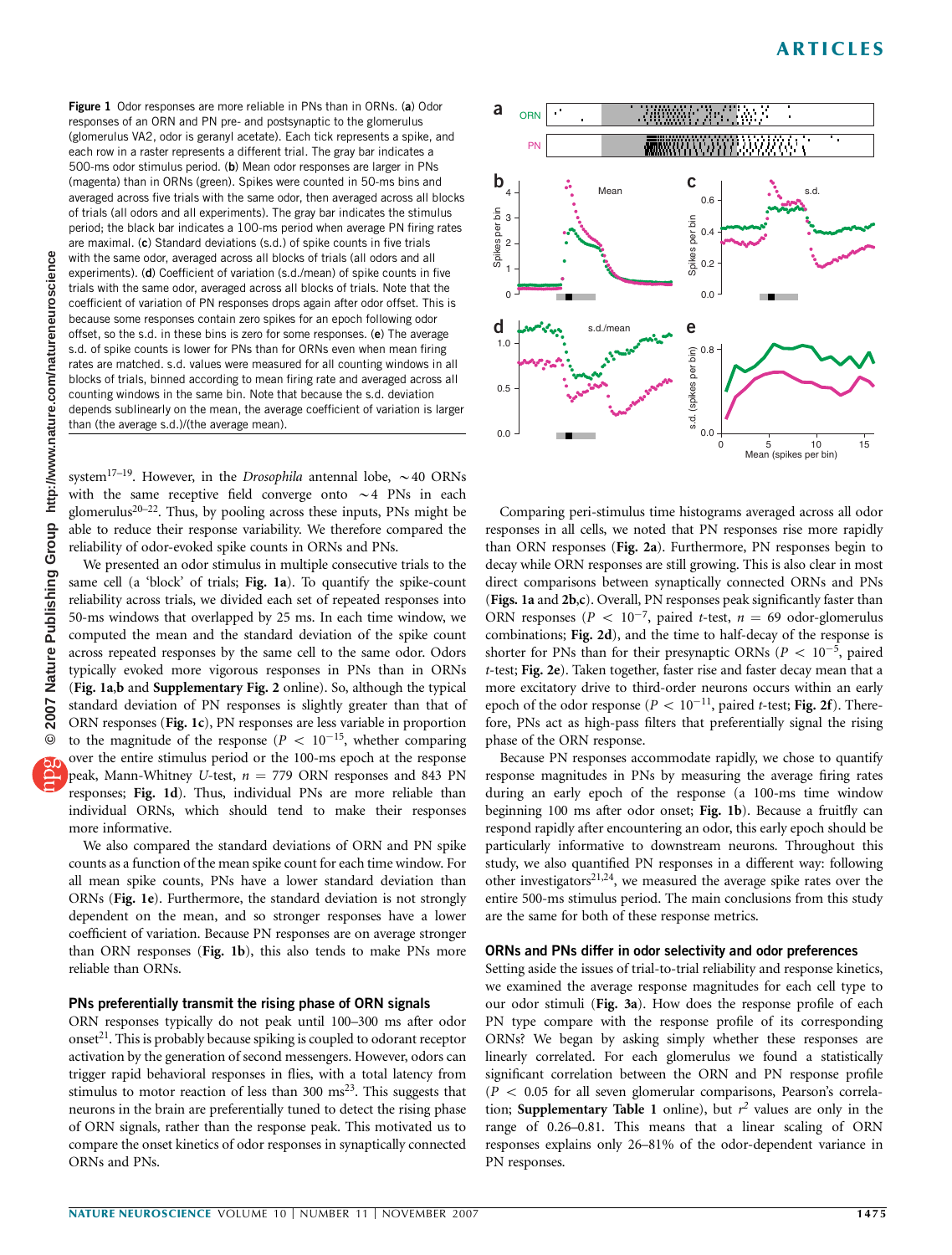

Two features of PN odor responses diminish this linear correlation. First, for each glomerulus, PNs are less selective than their presynaptic ORNs ( $P < 0.05$ , Wilcoxon signed-rank test; Fig. 3b, similar results in Supplementary Fig. 3 online). To test the generality of this result, we also compared ORN and PN selectivity for glomerulus DM4 at three odor concentrations. As with our standard concentration (1:1,000 dilution), weaker stimuli (1:10,000 and 1:100,000 dilutions) produce PN response profiles that were less selective than the corresponding ORN response profiles (Fig. 4; see also Supplementary Fig. 4 online). Other investigators who used identical stimulus conditions have shown that ORN responses are very sparse at the 1:100,000 dilution, indicating that this concentration is near the bottom of the dynamic range of this system<sup>[21,22,24,25](#page-8-0)</sup>. These results show that broad PN tuning is a phenomenon that is not limited to high odor concentrations.

Another factor that diminishes this linear correlation is that the rank order of odor preferences differs for ORNs and PNs. For example, whereas ethyl butyrate is the 3rd-ranked odor of DL1 PNs, it is only ranked 16th among the odor responses of DL1 ORNs (Fig. 3a). Some of this difference is due to errors in estimating each average response profile on the basis of a limited sample of individual experiments. However, sampling error cannot completely account for this result. This can be shown by pairing an individual ORN with a corresponding individual PN and computing the correlation between their odor ranks, and then comparing the distribution of these correlations with the correlations obtained from ORN-ORN or PN-PN pairings. Because we were not able to test every odor in every experiment, we assembled many simulated response profiles by drawing randomly from a normal distribution defined by the mean and standard deviation of each average response profile (Fig. 5a; see also Supplementary Methods

Figure 3 ORNs and PNs differ in their odor selectivity. (a) Response profiles of synaptically connected ORNs (green) and PNs (magenta) for seven glomeruli. Bars show averages across all experiments (±s.e.m.; see Supplementary Table 2 for  $n$ ). Responses are measured as the mean spike rate during the 100-ms epoch when firing rates are peaking (black bar in Fig. 1b-d), minus the baseline firing rate. Results are similar over the entire 500-ms stimulus period (Supplementary Fig. 3). (b) The selectivity of each response profile is quantified as lifetime sparseness<sup>[29,48](#page-8-0)</sup> (see **Supplementary Methods**;  $0 =$  nonselective,  $1 =$  maximally selective). ORNs and PNs that correspond to the same glomeruli are connected. PNs are consistently less selective than their corresponding ORNs. The highest ORN sparseness value is for glomerulus DL1 and the lowest is for glomerulus VM2.

Figure 2 PNs preferentially transmit the rising phase of ORN signals. (a) Average peak-normalized peri-stimulus time histograms (PSTHs), averaged across all odors and all glomeruli (±s.e.m.). Note that PN responses rise and decay more rapidly than ORN responses. Odor stimulation begins at 0 ms and ends at 500 ms. (b) An example comparing the responses of preand postsynaptic neurons to the same odor. PSTHs show the average response of ORNs and PNs in glomerulus VA2 to geranyl acetate (mean  $\pm$ s.e.m., averaged across experiments). Note that the PN response is robust at a time point when the ORNs have just begun to respond, and the PN response begins decaying before the ORNs have peaked. (c) Another example of PSTHs for ORNs and PNs in glomerulus DM1 showing responses to ethyl butyrate. The PN response rises faster and peaks earlier, even though in this case the PN peak is smaller. (d) Compared with ORN responses, PN responses have a shorter latency to reach 90% of the response peak (mean  $\pm$  s.e.m., across all blocks of trials; see Supplementary Methods). (e) PN responses have a faster decay from peak to half-peak. (f) A larger percentage of the total spike count occurs in the first 200 ms after odor onset for PN responses compared with ORN responses.

online). The median correlation between ORN and PN ranks was only 0.47, which is substantially lower than the correlation between ORNs of the same type or between PNs of the same type (0.65 and 0.61, respectively; Fig. 5). The simplest explanation for this result is that the odor preferences of a PN are influenced by lateral connections between glomeruli<sup>26,27</sup>.

#### A nonlinear transformation function for each glomerulus

So, the output of a glomerulus is not a simple a linear scaling of its inputs. Furthermore, because ORNs and PNs differ in their ranked

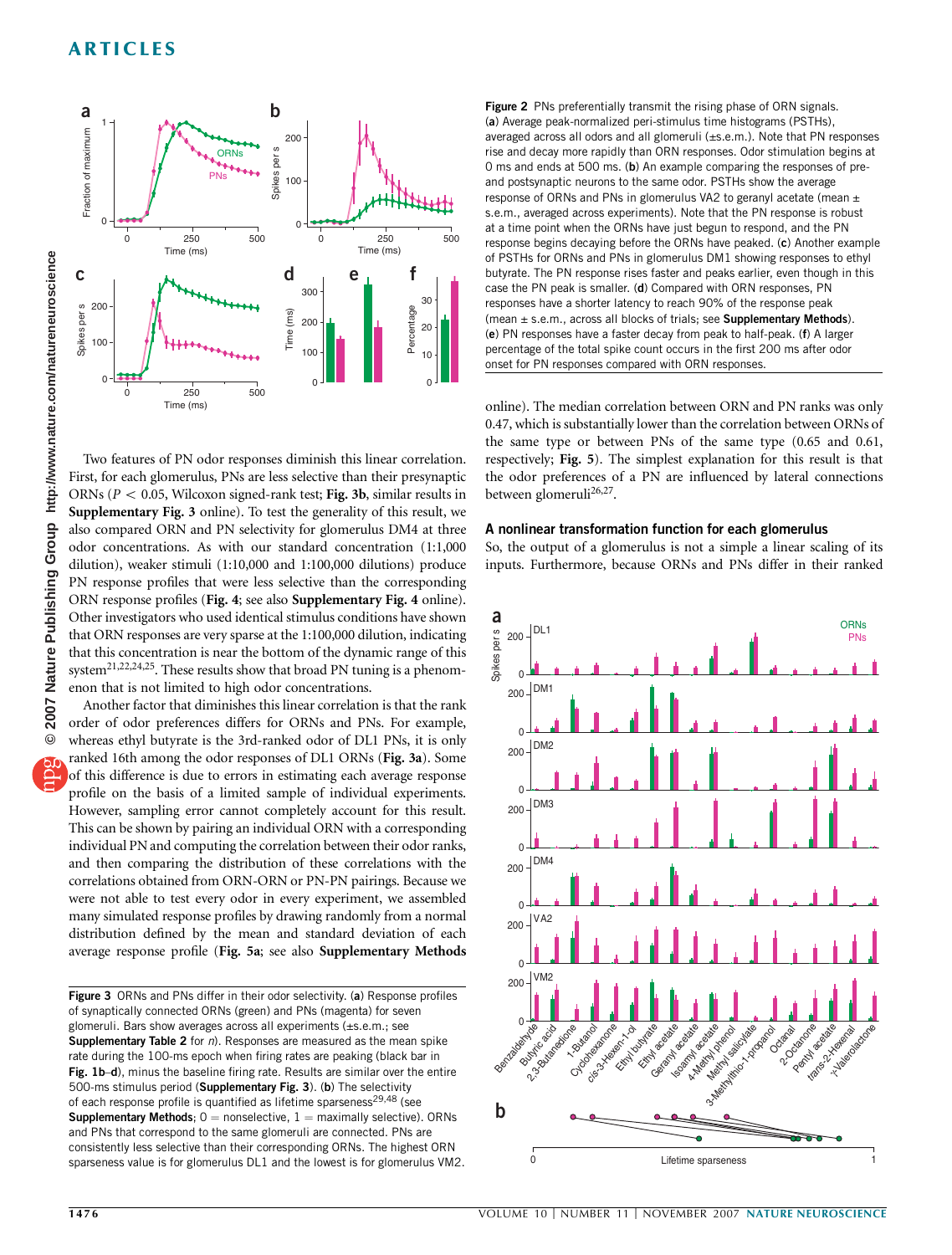

odor preferences, no monotonic function can describe the relationship between the ORN and PN response profile for a glomerulus. We therefore asked whether there is any systematic relationship between ORN and PN responses. For each glomerulus, we plotted PN responses to each odor as a function of ORN responses to the same odor (Fig. 6a; see also Supplementary Fig. 5 online). This revealed a consistent transformation function for each glomerulus, albeit with some scatter. These functions have a similar shape for most glomeruli: they initially slope steeply, meaning that the gain of the transformation function is high for weak inputs. As ORN input levels increase these curves flatten, meaning that the gain of the transformation function decreases. (This is true for all the glomeruli we tested apart from DL1.) Therefore, these plots show that PNs inherit much of their tuning from their presynaptic ORNs, but the transformation is nonlinear.

This type of transformation function may be useful because it makes better use of the available response range of a PN. This is illustrated by projecting the points in each plot onto both the x and y axes (Fig. 6a). ORNs do not use all parts of their dynamic range with equal frequency in response to our stimuli. However, two odors that elicit similarly

Figure 5 The rank order of ORN and PN odor preferences is different. (a) An example illustrating how we computed correlations between the odor ranks of individual cell response profiles. Here we show the mean and standard deviation of the ORN and PN response profiles for glomerulus DM4. (Note the table is truncated after six odors.) We drew randomly from these distributions to produce representative simulated profiles for two individual ORNs and two individual PNs (arrows). Next we ranked the odors in each individual response profile (blue). In this example, the correlation coefficient between the 18 odor ranks of ORN sample 1 and ORN sample 2  $(r_s)$  is 0.79. Correlation coefficients are lower for PN-PN comparisons (0.58 in this example). In comparison with each of these, ORN-PN correlations are much lower (0.33, 0.39, 0.42 and 0.46 in this particular example). (b) Histograms showing the distribution of Spearman's rank correlation coefficients  $(r<sub>s</sub>)$ , accumulated across 2,000 runs of the simulation procedure for each glomerulus. Arrowheads indicate the median of each distribution. The ORN-PN correlations (gray) do not lie between the ORN-ORN (green) and PN-PN (magenta) correlations, indicating that ORN and PN odor ranks are not drawn from the same underlying mean distribution.

Figure 4 ORNs and PNs differ in their odor selectivity even at low stimulus intensities. (a) Response profiles for DM4 ORNs and PNs to a panel of 11 odors at three concentrations. Bars show averages across all experiments  $(\pm s.e.m.; see **Supplementary Table 3** for *n*). Because the response peak tends$ to occur later for more dilute stimuli, we measured responses as the mean spike rate during the entire 500-ms stimulus period, minus the baseline firing rate (as in Supplementary Fig. 3). (b) The selectivity of each response profile for the three odor dilutions. ORNs and PNs that correspond to the same dilution are connected. Note that DM4 PNs are consistently less selective than DM4 ORNs at all three concentrations. (Selectivity at the 1:1,000 dilution is slightly different from the selectivity value plotted in Supplementary Figure 3 for this glomerulus because here we used only a subset of our 18 test odors.)

weak activity in an ORN can elicit different levels of activity in a postsynaptic PN, because each glomerular transformation function shows high gain at low ORN input levels. This tends to distribute the responses to these stimuli more uniformly throughout the response range of each PN.

This type of sensory transformation has been termed 'histogram equalization'[28](#page-8-0) because it produces a flatter histogram of response intensities. To examine whether this is the case across the entire population of cells in our data set, we plotted the distribution of response intensities for ORNs and PNs, accumulated across all odors and all glomeruli (Fig. 6b). The ORN response histogram shows a large peak at low response intensities, and a long, flat tail covering the rest of the ORN dynamic range. The PN response histogram, by contrast, is much flatter, indicating that all available response intensities are used with more uniform frequency. In this sense, PNs encode our odor stimuli more efficiently than ORNs do.

Although there is a clear overall relationship between ORN and PN responses for each glomerulus, it is also important to note that these functions do not predict PN odor responses completely. Because ORNs and PNs differ in their ranked odor preferences, no monotonic function will account for all these data.

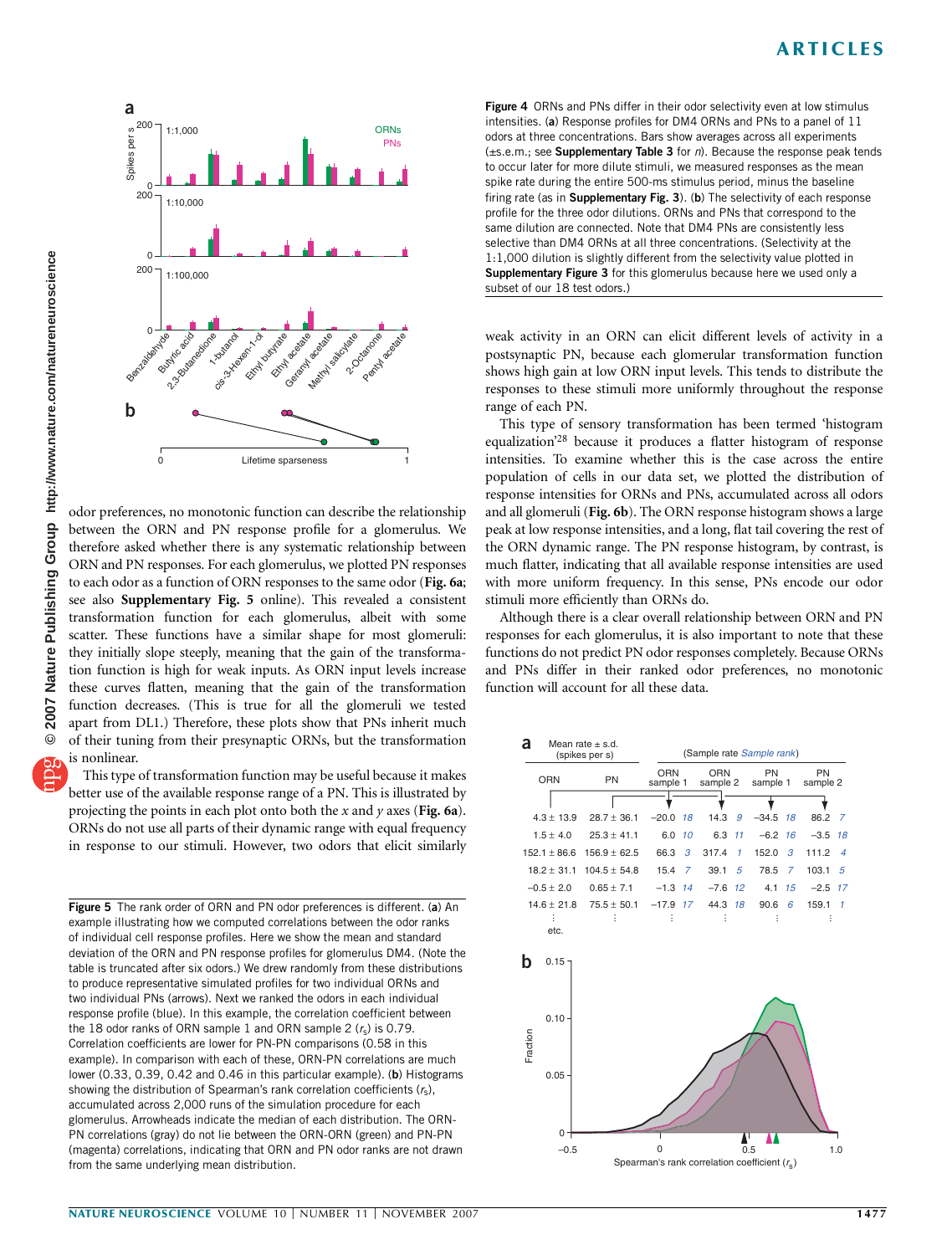

by a highly nonlinear transformation of their direct ORN inputs. (a) For each glomerulus, the average PN response to an odor is plotted against the average ORN response to that odor (black symbols,  $\pm$  s.e.m.). Curves are exponential fits  $(y = y<sub>0</sub> + A \cdot e<sup>kx</sup>)$ . Green and magenta symbols are projections of the data onto the  $x$  and  $y$  axes, showing that odor responses generally occupy the dynamic range of a PN more evenly than they occupy that of an ORN. Responses are measured as the mean spike rate during the 100-ms epoch when firing rates are peaking (with no baseline subtraction), but results are similar if responses are measured as the mean spike rate during the entire 500-ms stimulus period (Supplementary Fig. 5). (b) Histograms of ORN and PN response magnitudes. Each histogram is accumulated across all 126 response magnitudes ( $= 7$ glomeruli  $\times$  18 odors). The PN histogram is flatter than the ORN histogram, indicating that PNs use their dynamic range more efficiently.

glomeruli. We achieved this by independently shuffling the odor labels on each glomerular response profile. We then measured interodor distances in seven-dimensional space

# Odor representations in multiglomerular coding space

Third-order neurons receive convergent input from multiple PN types $29-32$ . It is therefore important to examine odor representations in multiglomerular coding space. In the simplest case, histogram equalization in one dimension should also produce a more uniform distribution of odors in multiple dimensions. To visualize odor representations in seven-dimensional space, we reduced the dimensionality of this space by performing principal components analysis. The first two principal components define the two-dimensional projection that maximizes the variance of the data. In this projection, most odors are still clustered near the origin of the ORN space, with only a few odors located far from this cluster (Fig. 7a). In the equivalent PN space, odors fill the available coding space more uniformly (Fig. 7b).

Thus, as a result of the ORN-to-PN transformation, odor representations are distributed more efficiently in multiglomerular coding space. In concrete terms, the ensemble patterns of spiking activity elicited by any two odors become more different. We quantified this by measuring Euclidean distances between odors in seven-dimensional space for all possible pairwise combinations of odors ( $[18$  choose  $2] =$ 153 pairs). During the early epoch of odor responses, distances are significantly larger in PN space than in ORN space ( $P < 0.0001$ , paired t-test,  $n = 153$ ). Moreover, the distribution of distances is narrower for PNs than for ORNs over the entire stimulus period (note the differing interquartile ranges in Fig. 7c,d). This means that odors are distributed more uniformly in PN coding space. Some odor distances decrease, but others increase.

Is the separation of odors in multidimensional space larger or smaller than we would predict, based solely on the independent odor separation in each one-dimensional coding channel? The answer depends on the degree of correlation between the different glomeruli. Lateral connections shape PN odor responses<sup>26,27</sup> (Fig. 5); if these connections increase correlations between different PN types, this would decrease inter-odor distances in multidimensional space. To address this issue, we constructed a simulated data set that preserves the distribution of response magnitudes for each glomerular cell type, but breaks any dependencies between odor responses in different

for all possible pairwise combinations of odors. When we repeated this simulation many times, the range of distances we obtained was indistinguishable from the distances we measured in our real data set (Fig. 7c,d). This means the separation between ensemble odor representations is roughly what we would predict, based solely on histogram equalization in each glomerulus individually.

# Correlations between cell types and odors

We have seen that PNs use all parts of their dynamic range with approximately equal frequency, and in this sense encode odors more efficiently than ORNs  $do^{28}$ . However, the term 'efficient coding' has also been applied to the idea that the responses of different neurons should be maximally independent from each other<sup>33</sup>. We measured the independence of different glomerular coding channels by computing the percentage of the variance in the ensemble odor responses that is captured by each of the seven principal components of the sevendimensional ORN or PN coding space. If all seven cell types were completely correlated, then the first principal component would account for 100% of the variance in the data. In other words, all the data would lie along a single line in multidimensional space. Conversely, if all cell types were perfectly decorrelated, and if the data were drawn from a multidimensional Gaussian distribution, then each principal component would account for an equal amount of the total variance (100%  $\div$  7 =  $\sim$  14%). (Even in this case, we would need a very large odor set to discern this perfect decorrelation.)

The principal components of our ORN data set fall between these hypothetical extremes (Fig. 8a). In part, this reflects the limited size of our odor set and the non-Gaussian distribution of the ORN response histograms (Fig. 6b). We demonstrated this by independently and randomly shuffling the odor labels on each of the seven ORN response profiles and re-computing the principal components of this simulated data set. These simulations always produced a first principal component that accounted for a disproportionately large share of the variance (usually 30–40%; Fig. 8a). However, the principal components of the real (non-shuffled) data set are even more skewed, with the first principal component accounting for 54% of the variance. This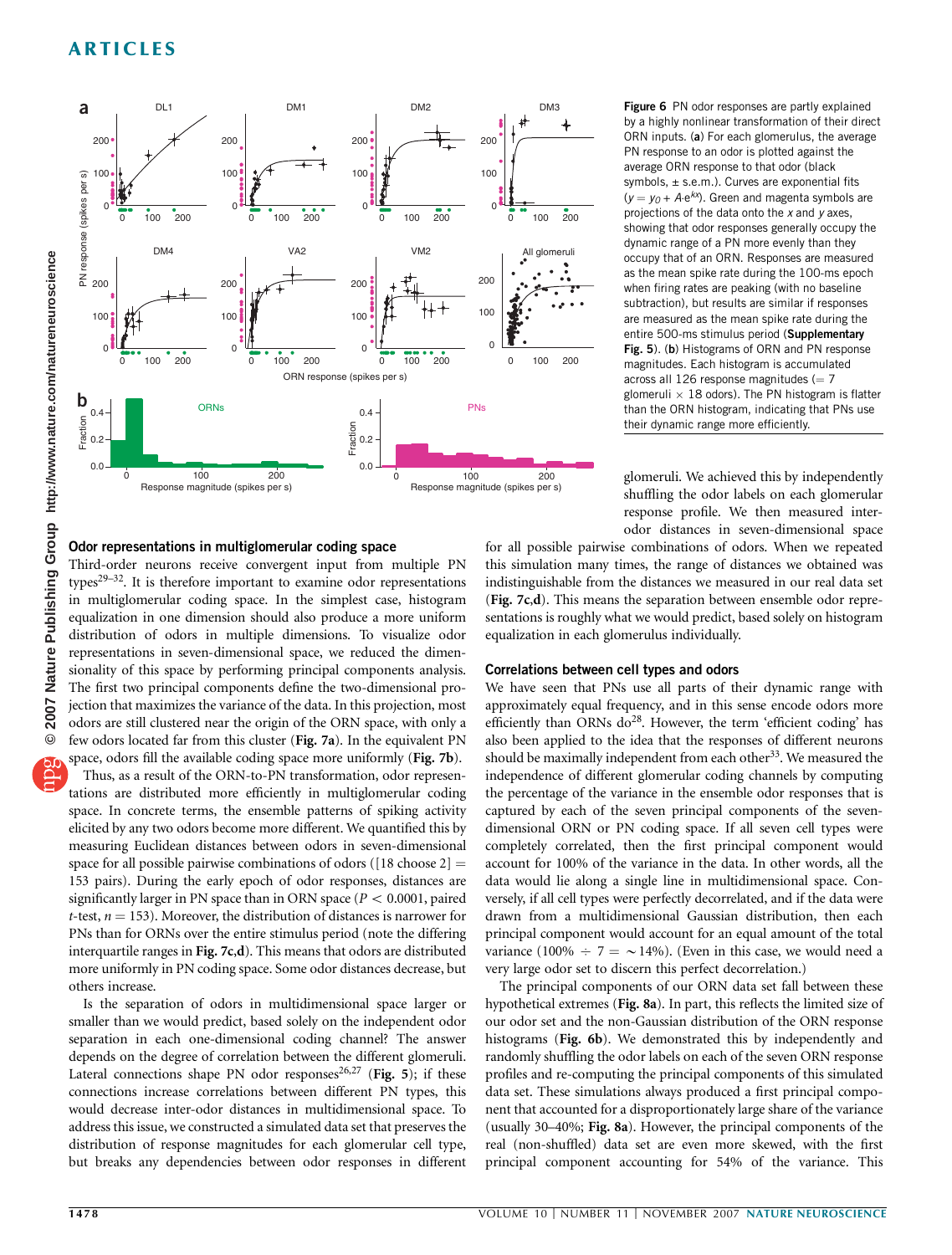# ARTICLES



means that ORNs in different glomeruli have odor preferences that are more highly correlated than we would expect, based solely on the distribution of response magnitudes in each glomerular channel.

Similarly, about half the variance in the PN data is captured by the first principal component (51%; Fig. 8b). This is mainly due to the limited size of our odor set and the non-Gaussian distribution of the PN response histograms, as shuffling the odor labels on each PN response profile always produced a skewed distribution of principal component contributions (Fig. 8b). Because real PN data produced a distribution that was even more skewed than the simulated data, PNs (like ORNs) are more correlated than we would expect, based solely on the distribution of response magnitudes for each PN type.

In summary, sensory processing in the Drosophila antennal lobe does not change the degree of independence between different glomerular coding channels. The conclusions of this analysis are similar regardless of whether we measure spike rates around the response peak (Fig. 8) or over the entire stimulus period (Supplementary Fig. 6 online).

#### PN responses are more linearly separable than ORN responses

Increased PN reliability and more uniform odor distances in PN coding space should mean that odors are more discriminable on the basis of PN spike trains than on the basis of an equivalent number of ORN spike trains. We tested this prediction by measuring the ability of an algorithm to identify the odor stimulus on the basis of the ensemble neural response elicited by that odor. Because our data come from single (not multiple) unit ORN and PN recordings, we simulated 'multi-unit' responses by assembling data from different glomerular classes. Each simulated data set consisted of 90 multi-unit responses (18 odors with 5 spike trains per odor per cell). We performed linear discriminant analysis to identify the linear combinations of input variables that best separated all 18 odor response clusters from each other. To evaluate the quality of these discriminations, we withheld 1 multi-unit odor response from the data set, trained the algorithm with the remaining 89, and predicted the odor corresponding to the one withheld response. The predicted odor was then compared

Figure 7 Odors are distributed more uniformly in ensemble PN coding space than in ensemble ORN coding space. (a) Average odor responses from seven ORN types projected onto the space defined by the first two principal components. Each point represents a different odor. (b) Same as a for PN data (with the same color conventions), showing a more uniform separation between odor representations. (c) The difference between ensemble ORN responses to different odors is quantified as the Euclidean distance between odor representations in seven-dimensional space. Distances are computed for all 153 pairwise combinations of the 18 odor stimuli, and the median and interquartile range of this distribution are plotted here for each time point. The interquartile range is wide because some odors are well separated in ORN space, but many are poorly separated. Blue bands indicate the range of results obtained by shuffling odor labels on each glomerular response profile (see Supplementary Methods). The gray bar indicates the 500-ms stimulus period and the black bar indicates the 100-ms period when firing rates were measured for a and b. (d) Same as c for PN responses. At the peak of the response (black bar), distances are significantly larger in PN space compared with ORN space. PN responses then quickly accommodate (Fig. 2), and so inter-odor distances shrink. However, the interquartile range of distances remains smaller than in ORN space. This indicates a more uniform distribution of distances. As in c, shuffling odor labels on each glomerular response profile produces a range of results (blue bands) that resembles the real data.

with the actual odor. We repeated this analysis with many independently assembled multi-unit responses at each time point in the odor response.

Before odor onset, the prediction success rate hovers near chance (Fig. 9a). (The success rate is slightly above chance because different cells have different spontaneous firing rates, and spontaneous firing rates sometimes drift during experiments; thus, spontaneous firing rates were slightly 'predictive' of the odor because successive trials with an odor were presented consecutively rather than interleaved). After odor stimulus onset, success rates rise rapidly. As expected, including more glomerular classes in the data set produced higher success rates



Figure 8 Correlations between different glomeruli are similar for ORNs and PNs. (a) Principal components analysis (PCA) was applied to the  $18 \times 7$ ORN response matrix. The magnitude of the variance accounted for by each principal component (green circles) is a measure of the correlations between different ORN types. Blue bands indicate the range of results obtained by shuffling odor labels on each glomerular response profile (see Supplementary Methods). Comparing the data and the simulation shows that ORNs are less independent in their odor responses than we would expect, based solely on the distribution of response magnitudes within each glomerular coding channel. (b) Same as a for the  $18 \times 7$  PN response matrix. Correlations between PN types are similar to correlations between ORN types.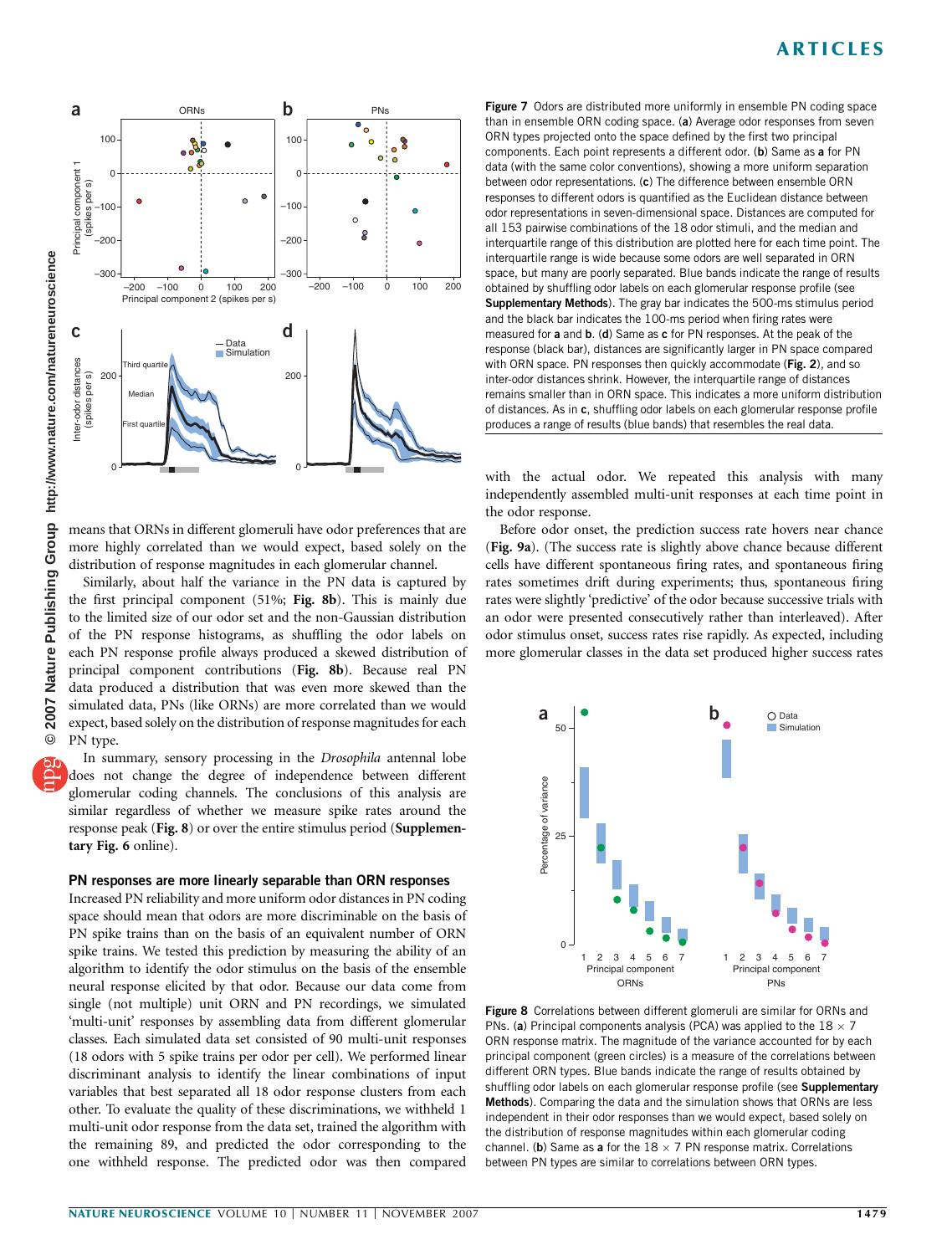

Figure 9 A linear discriminator can classify odors more accurately with responses from multiple PNs than with responses from the same number of ORNs. (a) Odor classification success rate from linear discriminator analysis with data sets that include cells from three glomerular classes. All possible combinations of three glomeruli were sampled. Points are the mean  $\pm$  s.e.m., averaged across 20 runs of the classification procedure. The dotted line represents chance performance. (b) Success rate is higher for PN data than for ORN data, regardless of how many glomerular classes are included in the data set. Points are the mean  $\pm$  s.e.m., averaged over the 100-ms window shown in a, and then averaged across 20 runs of the classification procedure. Dashed green and magenta lines plot the classification success rate during the baseline period before odor onset; this is an artifact of varying spontaneous activity rates (see text), and ORN and PN performance is similar. Dotted black lines indicate perfect and chance performance.

(Fig. 9b). Because success rates using PN data plateau at 100% for some classifications that use data from more than three glomeruli, this procedure underestimates the difference between ORN and PN responses. Nevertheless, success rates were significantly higher for PN data than for ORN data for all conditions in Figure 9b ( $P < 0.005$ , Mann-Whitney U-tests,  $n = 20$  runs of the classification procedure for ORNs and PNs for each condition). This demonstrates that a linear discriminator can classify odors more accurately with responses from several PNs than with responses from the same number of ORNs.

#### **DISCUSSION**

#### An improved signal-to-noise ratio

Studies in other systems have implied that the variability of stimulusevoked spike counts almost always increases at successively higher levels of sensory processing<sup>34</sup>. For example, the visual responses of higher cortical neurons are often very noisy<sup>[17](#page-8-0)</sup>, in contrast to the reliability of retinal ganglion cells<sup>35</sup>. A direct comparison of the responses evoked by identical stimuli in the retina, thalamus and visual cortex has confirmed that spike-count reliability decreases at each successively higher level of the visual stream<sup>[18](#page-8-0)</sup>. This is despite the fact that a simple cell in primary visual cortex pools signals from  $\sim$  30 thalamic neurons<sup>36</sup>, which should improve its reliability. Similarly, a direct comparison of spike trains at successive levels of an insect auditory circuit has found that noise increases at successively higher levels<sup>[19](#page-8-0)</sup>. Our results show a different trend: spike counts in individual PNs are more consistent than spike counts in individual ORNs. This is partly because PNs tend to fire more vigorously than their presynaptic ORNs in response to the same stimulus, and stronger responses are more reliable for both ORNs and PNs. This may imply an increasingly deterministic control of spike timing at high firing rates owing to intrinsic refractoriness<sup>37</sup>. However, even at the same firing rates, PN responses are more reliable than ORN responses. This may reflect the benefits of pooling: each PN is postsynaptic to many ORNs, and all these ORNs respond in a similar way to odors<sup>21,22,38</sup>. If noise is uncorrelated across ORNs, then pooling these inputs should improve the reliability of PN responses.

On balance, the improvement in reliability is smaller than one might predict. Each glomerulus corresponds to  $\sim$  40 ORNs and  $\sim$  4 PNs; this

means the average PN pool inputs from 10–40 ORNs (depending on whether each ORN contacts all PNs in a glomerulus). Because pooling N ORN inputs should decrease the variability of the pooled average by  $\sqrt{N}$ , we would expect the coefficient of variation to improve by  $\sqrt{10}$  to  $\sqrt{40}$ . The effect we describe is on the low end of this range, suggesting that each ORN contacts only a single PN, or that PNs receive additional noise from other neuronal sources.

#### High-pass filtering of olfactory signals

Our results show that PNs can be extremely sensitive to small differences between weak ORN inputs. Even a small increase in ORN spike rate above the baseline can produce a robust response in postsynaptic PNs. As a result, PN responses rise rapidly even when ORN responses build slowly. This is particularly useful because the onset kinetics of ORNs are intrinsically limited by the speed of the signal transduction cascades that link odorant receptor activation to spike initiation. PN responses then rapidly decline while ORN spike rates continue to rise. This means that PNs act as high-pass filters, transmitting the rising phase of ORN responses preferentially over the tonic component of ORN responses. This rapid accommodation might be due to any of several mechanisms, including short-term synaptic depression at the ORN-to-PN synapse.

Taken together, a faster rise and a faster decay should sharpen the estimate of odor arrival time by downstream neurons. For a fly in flight, this should translate to an improved estimate of odor plume location. Notably, Drosophila can turn in flight less than 300 ms after encounter-ing an odor plume<sup>[23](#page-8-0)</sup>. A similar phenomenon operates in the visual system: sluggish photoreceptor responses trigger speedy depolarizations in downstream neurons<sup>39</sup> and ultimately rapid behavioral responses to visual stimuli.

We note that *Drosophila* PN responses differ from the responses of locust PNs, which typically show more complex temporal patternin[g29,40,41](#page-8-0). Locust PNs also show a higher average level of maintained activity throughout the odor response (relative to the response peak) and often show excitatory responses to odor offset<sup>41</sup>. By contrast, Drosophila PNs accommodate rapidly and typically do not burst after stimulus offset (but for some exceptions see Supplementary Fig. 2f).

#### A nonlinear transformation increases coding efficiency

An important finding from this study is that although PNs inherit a substantial portion of their odor tuning from their presynaptic ORNs, this relationship is nonlinear. This nonlinearity disproportionately amplifies small differences between weak ORN inputs. By contrast, small differences between strong ORN inputs are not amplified to the same degree. Most ORN odor responses cluster in the weak end of the dynamic range of the ORN. As a result of this nonlinear transformation, PNs use their dynamic range more uniformly than ORNs do. If all portions of the dynamic range of a neuron are used with equal frequency, the carrying capacity of that information channel is maximized because the entropy of the neuron's response is maximized. This tends to protect signals from contamination by noise added at later stages in the processing channel<sup>42</sup>. This has long been recognized as a useful computation in sensory processing<sup>[28](#page-8-0)</sup>. If broader tuning curves are useful, why has evolution not simply produced broadly tuned ORNs? ORN responses are directly linked to the way odorant receptor proteins interact with odor molecules; therefore, broadening ORN tuning might require changing the biophysics of odorant receptors in ways that are unfavorable for other reasons.

Broad PN tuning may seem counterintuitive: we tend to think of higher-order neurons as being more selective than their presynaptic inputs. These expectations are founded in part on the paradigm of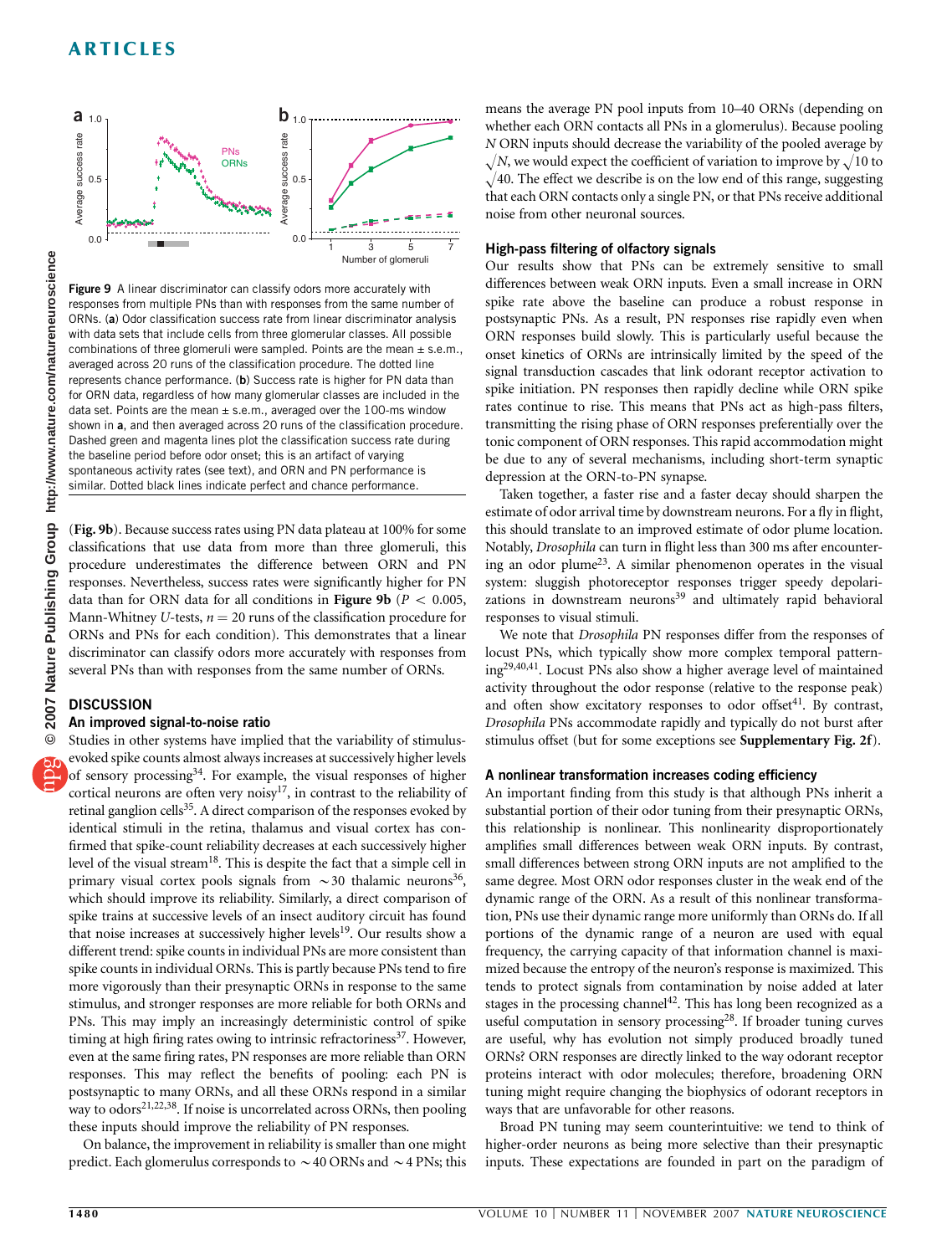visual processing, in which successive layers of higher-order neurons are increasingly specialized to represent complex conjunctions of visual features. However, there is also a huge expansion in the number of higher-order neurons devoted to representing complex visual features compared with the number of retinal ganglion cells. Thus the dimensionality of higher visual representations is increasingly large, so these brain regions can afford to code information as ensembles of narrowly tuned neurons. By contrast, in early olfactory processing, the dimensionality of the second-order representation is the same as the dimensionality of the first-order representation. Therefore, total coding space cannot increase (unless time is used as another coding dimension<sup>43</sup>).

In a truly efficient coding scheme, neurons should efficiently encode natural stimulus distributions, not arbitrary stimulus distributions<sup>28</sup>. Although our odor set is chemically diverse and relatively large, it may not be representative of the odors a wild fly would encounter. In the future, it would be interesting to learn whether the principles of olfactory processing we describe here also apply to a more naturalistic distribution of odor stimuli.

Another caveat is that we have not sampled all antennal lobe glomeruli. However, because most of the glomeruli in our data set showed a similar nonlinear transformation function, our conclusions probably generalize to many glomeruli outside our data set. An interesting special case is the glomerulus DA1, which was not included in our data set. ORNs projecting to this glomerulus respond weakly but selectively to a *Drosophila* pheromone. Their postsynaptic PNs are also selective for this odor, but respond much more robustly $44$ . Thus, this processing channel shows amplification without a change in response selectivity.

## Ensemble odor responses

Extending our analysis from one glomerular channel to multiglomerular ensembles, we found that odors are more uniformly separated in ensemble PN coding space than in ensemble ORN coding space. This separation is approximately what we would expect, based on the increased separation between odors within each glomerular coding channel. We demonstrated this using a simulation that made the odor preferences of each glomerulus independent from each other, while preserving the characteristic response magnitudes of each cell type.

We also found that sensory processing in the antennal lobe does not substantially alter the independence of different glomerular coding channels. The degree of correlation between different PN types is similar to the degree of correlation between different ORN types. Notably, ORNs have more correlated odor preferences than we would expect based solely on their tuning breadth and the size of our odor set. We also obtained the same result by re-analyzing a large published data set<sup>24</sup> comprising 24 Drosophila ORN types and 110 odors (result not shown). This result may be due to the common evolutionary origin of different Drosophila odorant receptors in gene duplication events<sup>45</sup>. In addition, some odors are intrinsically more volatile than others, which will tend to produce similarities in the odor preferences of different glomeruli. Like ORNs, PNs are also more correlated than we would expect, based on their tuning breadth and the size of our odor set. This may reflect correlations that are inherited from ORNs.

#### The role of lateral connections between glomeruli

Glomeruli in the Drosophila antennal lobe are connected by GABAergic interneurons<sup>20,46</sup> and cholinergic interneurons<sup>26,27</sup>. What is the role of these connections in the transformations we have described?

We have noted that the rank order of PN odor preferences is different from the order of ORN odor preferences. We show that this difference is too large to be explained by the uncertainty in our estimates of each

average odor response profile (Fig. 5). Therefore, some of this difference is probably caused by lateral interglomerular connections, because lateral inputs would have an odor tuning that reflects the odor preferences of ORNs that are presynaptic to other glomeruli. In principle, either inhibitory or excitatory lateral connections could cause this phenomenon. The computational significance of this phenomenon is not clear, as it does not seem to decorrelate the responses of PNs in different glomeruli (Fig. 8).

It is easy to see how lateral connections could cause scatter around each glomerular transformation function. However, lateral connections may also play an important part in determining the underlying shape of these transformation functions. For example, all of these functions have a  $y$  intercept above 0 (Fig. 6). This reflects the tendency of PNs to respond weakly to an odor even when their presynaptic ORNs are not responding at all. Lateral excitatory connections are strong enough to trigger these responses<sup>26,27</sup>. Moreover, lateral inhibition could act on ORN axon terminals to govern the probability of neurotransmitter release, and thereby contribute to a nonlinear relationship between preand postsynaptic activity. At the analogous synapse in the olfactory bulb, ORN-to-mitral cell synapses show strong frequency-dependent short-term plasticity that is modulated by presynaptic inhibition through GABAergic local neurons<sup>47</sup>. Thus, we should not assume that the systematic relationships in Figure 6 are intrinsic to each glomerulus. More mechanistic experiments will be required to disentangle the role of intra- versus interglomerular mechanisms in shaping these transformation functions.

# Odor discrimination

We have shown that a linear discriminator can identify odors more accurately on the basis of PN spike trains than on the basis of an equivalent number of ORN spike trains. This is probably due to both the increased distances between odors in PN space and the improved signal-to-noise ratio among PNs. It is important to point out that linear discriminant analysis is not meant to emulate a biologically plausible downstream neuron, and that real third-order neurons will be subject to more constraints than our algorithm is. Also, this is not an optimal decoder, and so its performance may not reflect the total amount of information in the responses it decodes. Finally, the total amount of information in the entire PN ensemble cannot, of course, exceed the total amount of information in the entire ORN ensemble. What we have shown here is that the information in a limited subset of the PN ensemble is more useful to a linear decoder than the information in an equivalent number of ORNs. This highlights the potential functional consequence of increased PN reliability, combined with increased inter-odor distances in PN coding space.

In conclusion, we have described two fundamental tasks that are accomplished by the first stage of the olfactory processing stream. On a neuron-to-neuron basis, our comparisons show that signal reproducibility is increased and distinctions between the responses to different stimuli are enhanced. The details of odor processing in the vertebrate olfactory bulb might be different, especially because the number of glomeruli in vertebrates is much larger. Nevertheless, most organisms share a common olfactory processing architecture, which suggests that some of the basic principles we have demonstrated in flies may also apply to vertebrates.

# METHODS

Fly stocks. Flies were reared at room temperature on conventional cornmeal agar. All experiments were carried out on adult female flies 2–7 d after eclosion. Supplementary Table 4 online lists genotypes for all experiments. See Supplementary Methods for stock origins.